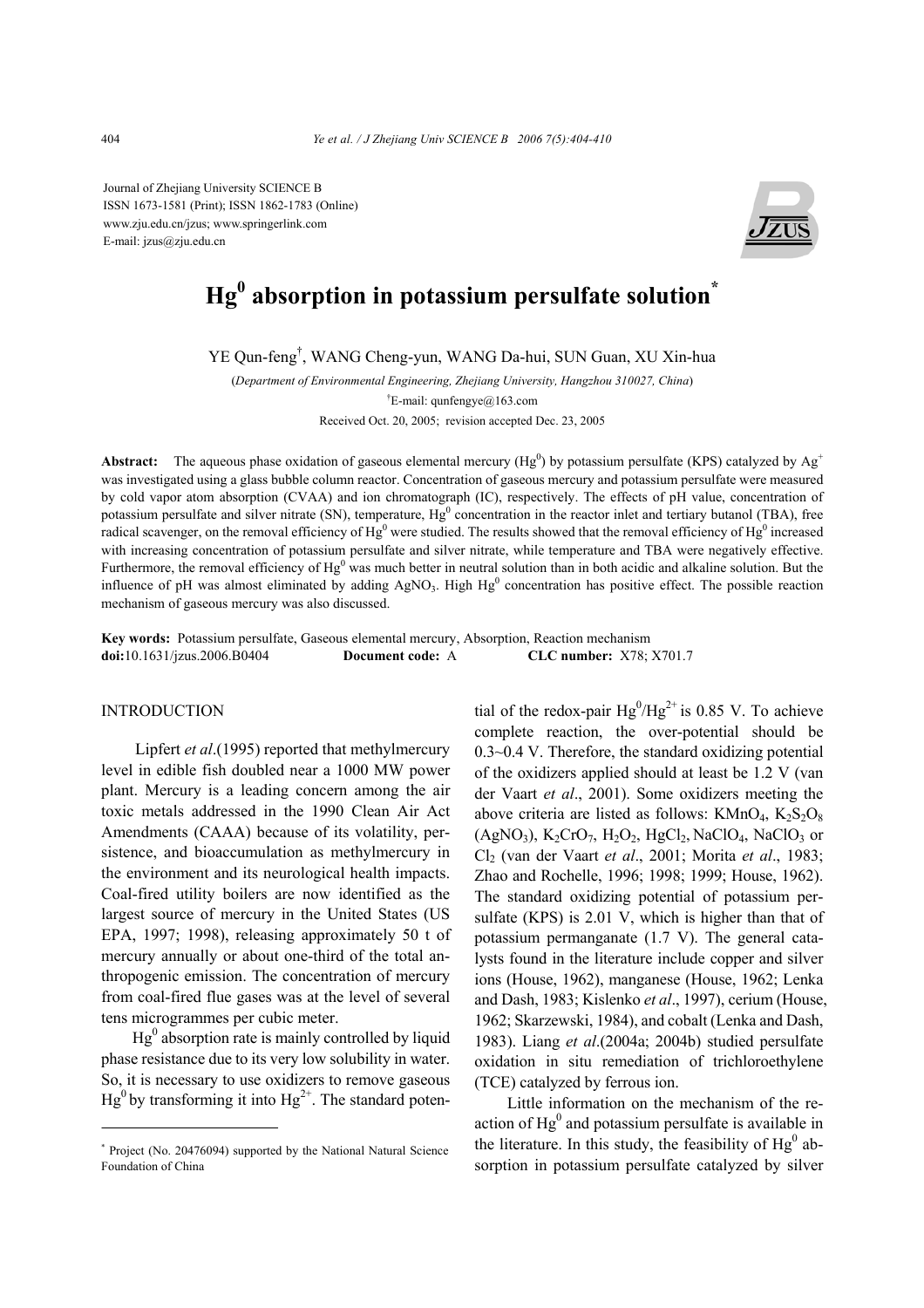ion was evaluated in a bubble column reactor. This study was aimed at determining the removal efficiency of  $Hg^0$  in solution under different conditions. Besides, the mechanism of the reaction between  $Hg<sup>0</sup>$ and potassium persulfate in the process was also studied.

# EXPERIMENTAL METHODS

#### **Chemicals**

Mercury permeation tube (USA VICI Metronics), potassium persulfate (>99.5%, AR), hydroxylamine hydrochloride (>98.5%, AR), nitric acid (GR), hydrochloric acid (GR), sulfuric acid (GR), sodium hydroxide (>98.0%, GR), stannous chloride (>98.0%, CP), stannum (>99.9%, AR), potassium permanganate (>99.5%, GR), potassium dichromate (>99.8%, GR), mercury chloride (>99.0%, AR), silver nitrate (>99.8%, AR), anhydrous sodium carbonate (>99.8%, AR), sodium bicarbonate (>99.5%, AR), acetone (>99.5%, AR), tertiary butanol (CP). These reagents were purchased from Shanghai Chemical Reagents Company.

#### **Batch experiment procedures**

All batch experiments were performed in 500 ml bubble column reactor equipped with a glass gas frit at the bottom (shown in Fig.1) with available volume of 300 ml solution in a water bath, which can change reaction temperature. The top of the reactor had two openings providing connections to a pipette for feeding or sampling and venting the gas. All connections including tubing and valves were composed of Teflon or glass without metals. The pipes between



**Fig.1 Schematic diagram of the experimental apparatus** 

1: N2; 2: Rotameter; 3: U-tube; 4: Mercury permeation tube; 5: Water bath; 6: Reactor; 7: Gas diffuser; 8: Sample out; 9: Impinger; 10: Waste gas scrubber

U-tube and reactor were packed with resistance coils to provide temperature.

Mercury concentration was obtained from a permeation tube inside a glass U-tube, immersed in one water bath  $(T_1)$  at a pure nitrogen flow of 120 ml/min. The total flow  $(G)$  was 1 L/min diluted by nitrogen. In each typical experiment, the temperature of water baths were adjusted to the constant values, and then 250 ml water or other background solution was put into the reactor immersed in the other water bath  $(T_2)$ . Finally,  $Hg^0/N_2$  mixed gas was passed over solution in the reactor and the vent gas was scrubbed by acidic KMnO4. After about 2 h, the mixed gas was passed over  $10\%$  (v/v) H<sub>2</sub>SO<sub>4</sub>-4% (w/v) KMnO<sub>4</sub> solution adopted by Environmental Protection Agency (EPA), 10 ml each, inside two impingers in series for 1 min. Then the vent gas was switched to waste gas scrubber again. The process was repeated thrice at 10 min intervals. The average value was the initial  $Hg<sup>0</sup>$ concentration in the inlet. If these three values gave stable readings, known amounts of potassium persulfate solution were sequentially injected into the reactor using a syringe with a slim Teflon tube. The outlet mercury concentration was sampled in two impingers in series at intervals.

#### **Analytical methods**

One millilitre samples were withdrawn by glass syringes at different reaction time, filtered twice through 0.22 µm membrane filters after adding a drop of NaCl (1.0 mol/L) and then analyzed for sulfate using Metrohm 792 Basic Ion Chromatograph (IC) equipped with a Metrosep A Supp 4 column (250 mm×4.0 mm), a Metrosep A Supp 4/5 guard column, and a conductivity detector. The eluent (flow rate=1.0 ml/s) was a standard Metrohm mixture of 2.0 mmol/L sodium carbonate and 1.0 mmol/L sodium bicarbonate. pH value was measured with digital pH meter (JENCO, Shanghai, China). Liquid samples in two impingers were put into the test tubes. Before analysis, several drops of hydroxylamine hydrochloride were put into the test tubes until the solution color turned clear. Five millilitres sample was put into a mercury reactor, an accessory of QM201B mercury analyzer (Qingan Instrument Company, Suzhou, China), and reduced by 1 ml  $10\%$  (w/v) SnCl<sub>2</sub>-20% (v/v) solution. Mercury vapor produced by reaction was flushed out to the absorption cell in the analyzer by air.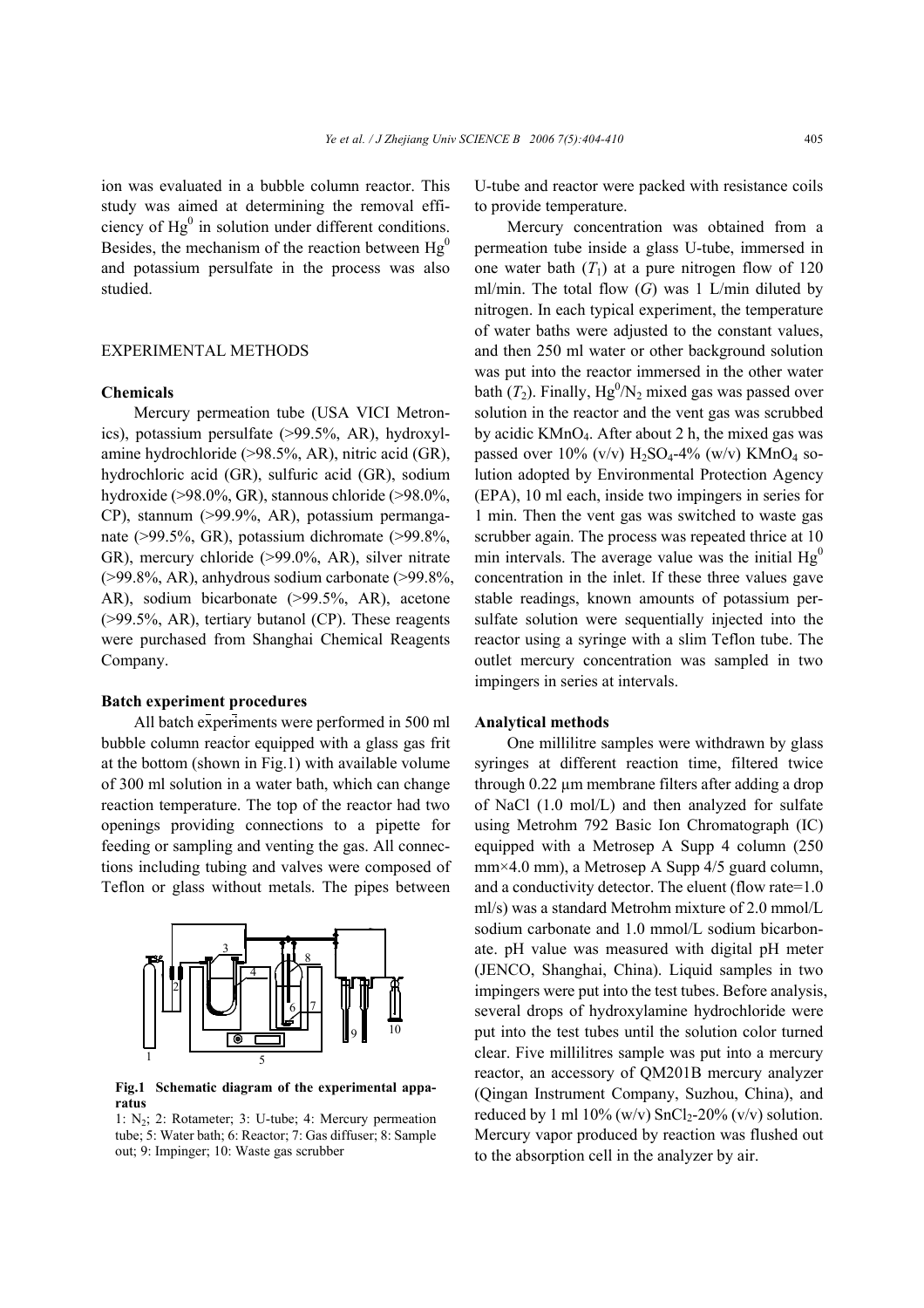# RESULTS AND DISCUSSION

### **Effect of initial pH value**

Fig.2 shows the influence of initial pH value on the  $Hg^0$  removal. While initial pH was 7, the removal efficiency of  $Hg^0$  reached nearly 54.4% in 40 min reaction, followed by  $30.8\%$  for 1 mol/L HNO<sub>3</sub> solution. While NaOH concentration was  $0.1 \text{ mol/L}$ , Hg<sup>0</sup> removal efficiency was extremely low, and no more than 5.5%. It was obvious that the presence of both  $H^+$ and OH  $\overline{\phantom{a}}$ , especially OH $\overline{\phantom{a}}$ , greatly weaken the Hg<sup>0</sup> oxidation when silver nitrite was absent.



Fig.2 Effect of pH on Hg<sup>0</sup> removal *T*<sub>1</sub>=50 °C,  $C_{KPS}$ =10.0 mmol/L, *T*<sub>2</sub>=25 °C, *G*=1 L/min

 $S_2O_8^{2-}$  could be decomposed catalyzed by acid. The mechanism is given by the following reactions (House, 1962):

$$
S_2O_8^{2-} + H^+ \to HS_2O_8^-
$$
 (1)

$$
HS_2O_8^- + H_2O \rightarrow HOOSO_3^- + HSO_4^- + H^+ \tag{2}
$$

$$
HOOSO_3^- + H_2O \rightarrow HSO_4^- + H_2O_2 \tag{3}
$$

$$
2H_2O_2 \rightarrow 2H_2O + O_2 \tag{4}
$$

 $S_2O_8^{2-}$  decomposes unsymmetrically by reaction with  $H_2O$  because of the influence of  $H^+$  and involved the breaking of the O-S bond. At the same time,  $S_2 O_8^{2-}$  can also react with H<sub>2</sub>O in neutral solutions, which was considered the product of  $SO_4^-$  · is the rate limiting step (House, 1962).  $S_2O_8^{2-}$  decomposes to produce  $SO_4^-$  · by breaking of the O-O bond.

$$
S_2O_8^{2-} + H_2O \rightarrow HSO_4^- + SO_4^- \cdot + OH \cdot (5)
$$

$$
SO_4^- \cdot + H_2O \to HSO_4^- + OH \cdot \tag{6}
$$

$$
2OH \rightarrow H_2O_2 \rightarrow H_2O + \frac{1}{2}O_2 \tag{7}
$$

So free radicals can produce in neutral solutions. On the contrary, no or little available species are produced in acidic aqueous solutions. Dogliotti and Hayon (1967) reported that sulfate radicals dominated in the photolysis of persulfate ions in neutral and acidic aqueous solutions. However, in alkaline solutions, sulfate radicals are converted into hydroxyl radicals (OH·). It was shown that sulfate radicals (2.5~3.1 V) are stronger oxidants than hydroxyl radicals (1.985, 2.38 or 2.72 V in acidic solution), especially at elevated pH (Anipsitakis and Dionysiou, 2004). But the results in alkaline solutions, under which KPS would not decompose easily because of lack of available  $H_2O$  or  $H^+$ , indicated that no free radicals were produced without light. But the difference was almost eliminated by adding  $Ag^+$ , regardless of acid or alkaline solutions.

## **Effect of K<sub>2</sub>S<sub>2</sub>O<sub>8</sub>/AgNO<sub>3</sub> concentration**

The mercury removal profiles with different initial potassium persulfate concentration and other fixed parameters are shown in Fig.3.



Fig.3 Effect of KPS/AgNO<sub>3</sub> concentration on Hg<sup>0</sup> **removal**  pH=7,  $T_1$ =50 °C,  $T_2$ =55 °C,  $G=1$  L/min

 $Hg<sup>0</sup>$  concentration at the reactor outlet decreases sharply at the beginning, and then reaches a plateau value nearly as the reaction proceeded due to the excess of KPS. The highest reaction rate occurred at the highest initial concentration of potassium persulfate.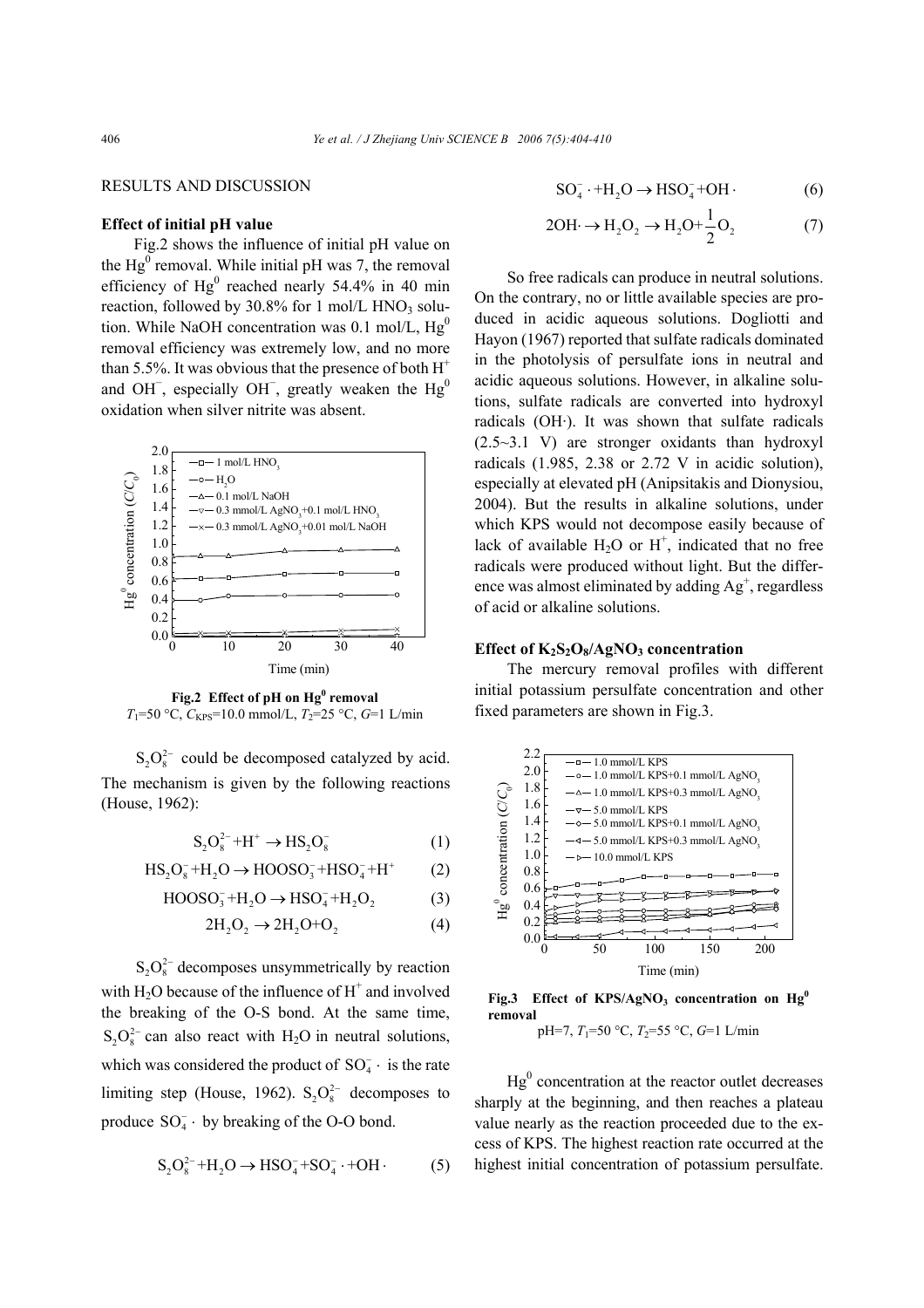For instance, silver nitrate concentration was 0.3 mmol/L, after 210 min reaction, the removal rate of mercury reached 47.03% and 94.16% when the potassium persulfate concentrations were 1.0 mmol/L and 5.0 mmol/L, respectively. When silver nitrate concentration was 0.1 mmol/L, similar results were obtained. 1.0 mmol/L KPS was not enough to removal effectively, regardless of the concentration of silver nitrate.

As shown in Fig.3, silver nitrate accelerates dramatically the reaction rate and increases mercury removal efficiency due to the production of high reactive transition ions,  $Ag^{2+}$  and  $Ag^{3+}$  (see Eq.(8) and Eq.(9)). Furthermore, mercury removal efficiency increases with increasing silver nitrate concentration. Mercury removal is only 42.8% without silver nitrate, while mercury removal efficiency could reach 64.0% and 83.3% corresponding to 0.1 and 0.3 mmol/L  $AgNO_3$  for 5.0 mmol/L KPS, respectively. 0.1  $mmol/L$  AgNO<sub>3</sub> is not enough to remove mercury completely for 5.0 mmol/L KPS. The more the silver nitrate concentration is, the higher the mercury removal in our study. The reaction rate is proportional to the KPS concentration and to the  $AgNO<sub>3</sub>$  concentration (House, 1962).

# **Effect of TBA**

Fig.4 gives the results on effect of TBA on mercury removal. Generally speaking, radical scavenger includes mainly  $CO_3^{2-}$  and  $HCO_3^{2-}$ , and tertiary butanol, which react with OH $\cdot$  at rates of 4.2×10<sup>8</sup> L/(mol·s),  $1.5 \times 10^7$  L/(mol·s) and  $5.0 \times 10^8$  L/(mol·s) (Langlais *et al*., 1991) respectively. Among them, tertiary butanol is the most active. To ascertain whether OH $\cdot$  and SO<sub>4</sub> $\cdot$  took participate in the reaction between  $Hg^0$  and potassium persulfate, 50 mmol/L tertiary butanol was put into the solution. According to the figure, the removal efficiency decreased from 58.0% to 34.8% for 0.1 mmol/L AgNO<sub>3</sub>, after 210 min reaction, which was attributed to the influence of tertiary butanol. Besides, the removal efficiency was comparatively low, after adding TBA, no matter the concentration of  $AgNO<sub>3</sub>$ . Even when a large quantity of TBA was present, removal efficiency still reached 34.8% because KPS could attack  $Hg<sup>0</sup>$  directly due to the high redox potential. Competitive reaction between TBA and  $Hg^0$  with KPS is the other reason. So it can be concluded that the role of free radicals could be of significance in the reaction.



Fig.4 Effect of TBA on Hg<sup>0</sup> removal  $pH=7$ ,  $T_1=50$  °C,  $C_{KPS}=1.0$  mmol/L,  $T_2=55$  °C,  $G=1$ L/min

#### **Effect of reaction temperature**

Fig.5 of the effect of reaction temperature  $T_2$  on  $Hg<sup>0</sup>$  removal indicates that removal efficiency decreases with increasing temperature. Lower temperature enhances mercury removal. The removal rate was reduced from 70.5%, 78.3% at 25 °C to 58.0%, 60.9% at 55 °C for 0.1 mmol/L and 0.3 mmol/L  $AgNO<sub>3</sub>$ , respectively. The effect of reaction temperature exceeds that of  $AgNO<sub>3</sub>$  concentration for 1.0 mmol/L KPS. This is probably due to the low KPS concentration. The energy of O-O bond is 33.5 kJ/mol and the activation energy is  $(121 \pm 12)$  kJ/mol (Price and Clifton, 1996), which is in reasonable agreement with 130 kJ/mol in previous work (Kolthoff and Miller, 1951) when potassium persulfate decomposed to radical  $(SO_4^-)$ , whose potential was as high as 2.6 V (Kolthoff and Miller, 1951). Due to the high activation energy, reaction rate is quite slow at room temperature and acceptable rate can only be achieved over 50 °C. But the rate constant of  $SO_4^-$  · recombination is  $(2.7 \pm 0.2) \times 10^9$  L/(mol·s) (Ivanov *et al.*, 2000), which is the same order compared to OH· recombination  $(5.5 \times 10^9)$  L/(mol·s)). But the efficiency of  $KPS/AgNO<sub>3</sub>$  is comparable with that of  $KMnO<sub>4</sub>/$  $H<sub>2</sub>SO<sub>4</sub>$  (not shown here) as oxidants for  $Hg<sup>0</sup>$  removal. The latter reaction rate is in the range of  $10^7$  L/(mol·s) (Zhao and Rochelle, 1996). As a result, the effect of temperature was investigated from two inverse as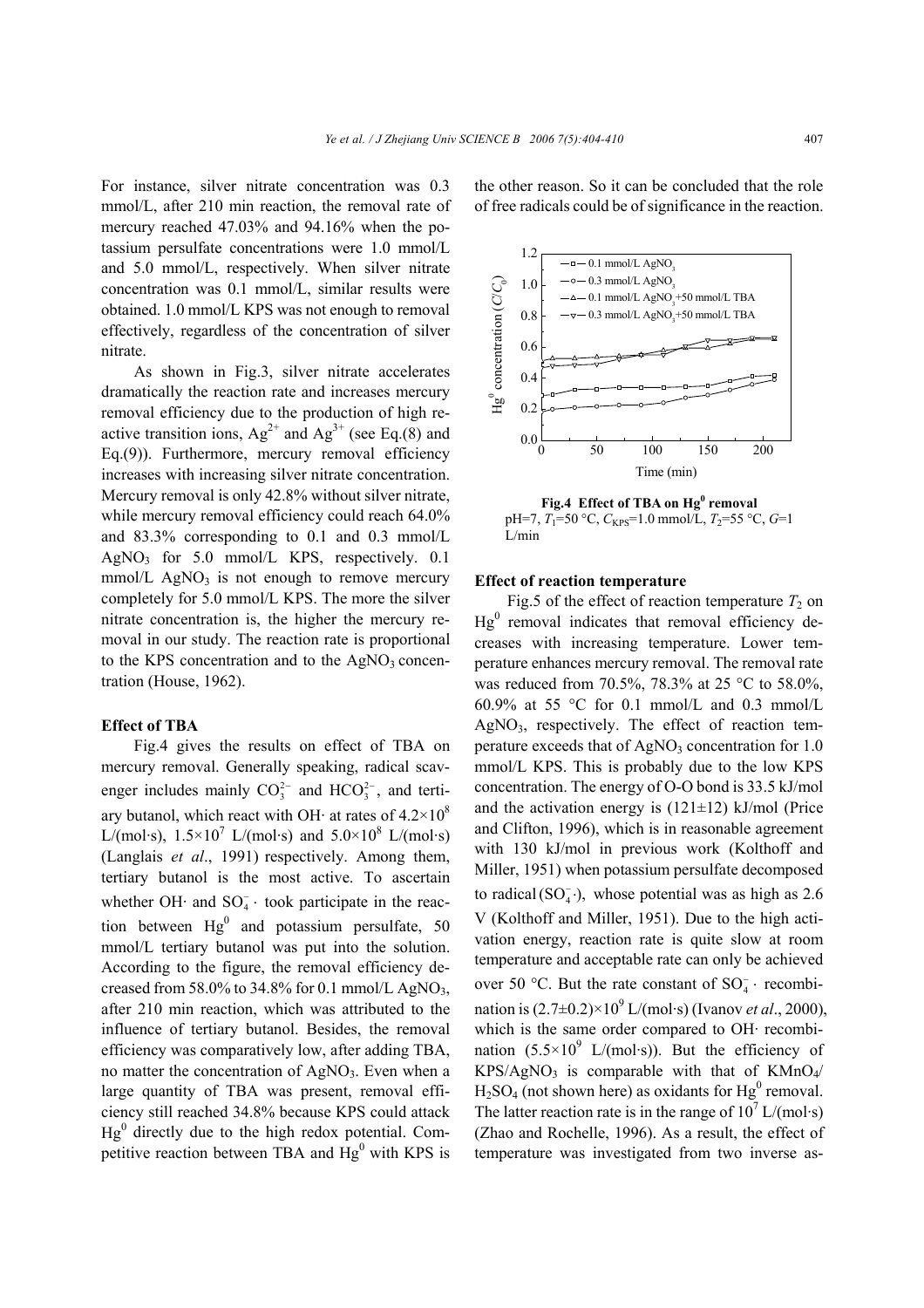pects. One is that high temperature can elevate reaction rate, but relatively low temperature, 55 °C, is not enough to overcome activation energy, the other increase the chance of free radical recombination. Furthermore, the net effect is probably governed by the latter.



Fig.5 Effect of reaction temperature on **Hg<sup>0</sup> removal** pH=7, *T*1=50 °C, *C*KPS=1.0 mmol/L, *G*=1 L/min

# **Effect of Hg<sup>0</sup> concentration in the inlet**

Due to various  $Hg^0$  concentrations in the flue gases, its effect should be considered. Different  $Hg<sup>0</sup>$ concentrations can be achieved by regulating temperature,  $T_1$ , of the water bath. The results are shown in Fig.6. It was evident that elevating  $Hg^0$  concentration in gas phase increased the concentration gradient (gas phase force), which would speed up reaction rate and result in high removal efficiency. After 210 min reaction, the removal efficiency of  $Hg^0$  reached 64.0% and 80.9% for 0.1 mmol/L AgNO<sub>3</sub> and 5.0



Fig.6 Effect of  $Hg^0$  concentration in the inlet on  $Hg^0$ **removal**

pH=7,  $T_2$ =55 °C,  $C_{KPS}$ =5.0 mmol/L, *G*=1 L/min

mmol/L KPS when  $T_1$  was 50 °C and 70 °C respectively. The difference was reduced for 0.3 mmol/L AgNO<sub>3</sub>. The efficiency was  $83.3\%$  and  $90.9\%$  corresponding to 50 °C and 70 °C.

#### **Reaction mechanism**

It was postulated that persulfate anion  $(S_2O_8^{2-})$ can be thermally or chemically catalyzed by transition metal ions to produce a powerful oxidant known as the sulfate free radical  $(SO<sub>4</sub><sup>-</sup>)$  (House, 1962), which can extract a hydrogen from water to give hydroxyl radicals (OH·) and potentially destroy organic contaminants within the soil mass by in situ chemical oxidation.

The roles of free radicals and transition species in the reaction were investigated by adding 50 mmol/L TBA discussed above, which proved the postulation. Fig.7 indicates that the production of  $SO_4^{2-}$  almost linearly increases, while pH decreases with time.



**Fig.7 sulfate anion concentration and pH figure as time increases**  pH=7,  $T_1$ =50 °C,  $T_2$ =55 °C,  $C_{KPS}$ =5.0 mmol/L,  $C_{CN}$ =0.3

The reactions of persulfate ions with various organic and inorganic compounds have been extensively studied (Kolthoff and Miller, 1951; House, 1962; Berlin, 1986). Persulfate oxidation is generally conducted under heat-, photo- or metal-catalyzed conditions because the oxidation rates can be greatly accelerated. Highly reactive species such as sulfate radicals  $(SO_4^-)$  and hydroxyl radicals  $(OH<sub>1</sub>)$  are generated as a result of photolysis or heat decomposition of persulfate ions in aqueous phases (Nosov, 1966;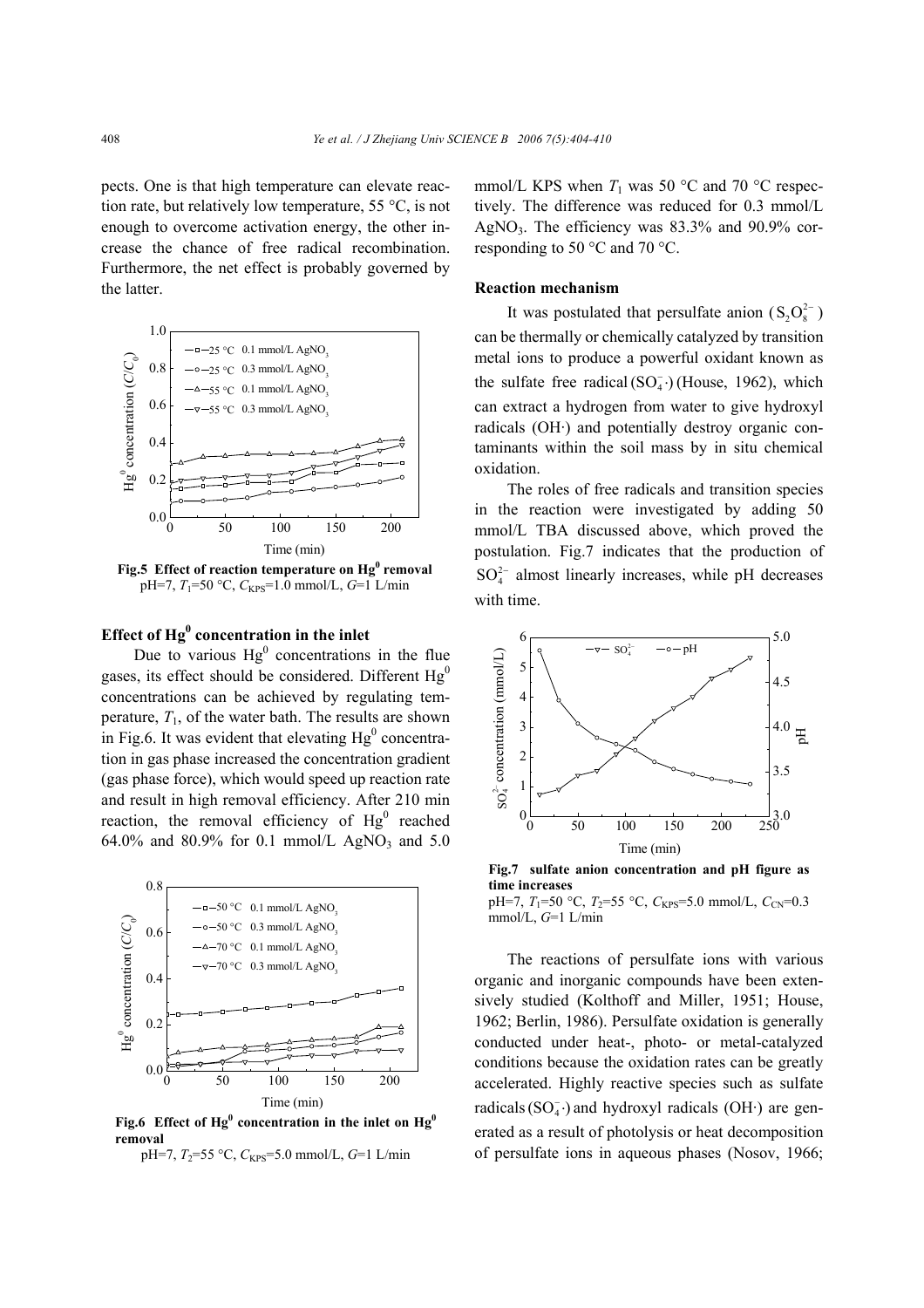Dogliotti and Hayon, 1967; Hayon and McGarvey, 1967; Berlin, 1986; Tanner and Osman, 1987).

However, persulfate oxidation at atmospheric temperature is usually not effective. Persulfate is commonly used with UV light, catalyzed by transition metals or under high temperature in order to initiate or enhance its radical oxidation mechanisms (as Eq.(8) $\sim$ Eq.(16) show). Sulfate radicals, formed from heat or chemically catalyzed by silver ion decomposition of persulfate (Eq.(8)), may initiate a series of radical-transfer chain reactions (Eq.(9) $\sim$  Eq.(12)) (Berlin, 1986), where elemental mercury (Eq.(13) and Eq.(14)) is mainly removed. At the same time, instable transition species  $(Ag^{3+}$  and  $Ag^{2+}$ ) probably also contribute to mercury removal via OH· formation. Chain termination occurs in some situations to result in radical recombination (Eq. $(15)$  and Eq. $(16)$ ).

$$
Ag^{+}+S_{2}O_{8}^{2-} \rightarrow SO_{4}^{-}+SO_{4}^{2-}+Ag^{2+}
$$
 (8)

$$
Ag^{+}+S_{2}O_{8}^{2-} \rightarrow 2SO_{4}^{2-}+Ag^{3+} \tag{9}
$$

$$
Ag^+ + Ag^{3+} \rightarrow 2Ag^{2+} \tag{10}
$$

$$
SO_4^- \cdot + H_2O \to HSO_4^- + OH \cdot (11)
$$

$$
Ag^{2+} + H_2O \rightarrow OH \cdot + Ag^+ + H^+ \tag{12}
$$

$$
2SO_4^- \cdot + Hg \to Hg^{2+} + 2SO_4^{2-} \tag{13}
$$

$$
2OH \cdot + Hg + 2H^+ \rightarrow Hg^{2+} + 2H_2O \tag{14}
$$

$$
2OH \rightarrow H_2O_2 \rightarrow H_2O + \frac{1}{2}O_2 \tag{15}
$$

$$
2SO_4^- \to S_2O_8^{2-} \tag{16}
$$

The most probably stoichiometry between  $Hg<sup>0</sup>$ and KPS is 1:1, as shown below:

$$
Hg+K_2S_2O_8 = HgSO_4 + K_2SO_4 \tag{17}
$$

After 210 min reaction was completed, it was just only  $1.75 \times 10^{-4}$  mmol/L KPS concentration that could reach the theoretical value. Obviously, 5.0 mmol/L KPS was of excess. Fig.7 shows that 2.67 mmol/L KPS was consumed, which accounted for 53.4%. These results may be explained by the facts that free radicals would recombine or react with other reagents instead of  $Hg^0$ , and that, as a result, chain reaction ceased. The other reason is that KPS catalyzed by  $Ag<sup>+</sup>$  decomposition continued to proceed without any pretreatment before IC analysis.

# **CONCLUSION**

Potassium persulfate does not remove  $Hg^0$  effectively, no more than  $60\%$  without  $Ag<sup>+</sup>$  after 210 min (Fig.3). Nevertheless,  $Ag<sup>+</sup>$  catalyzed KPS decomposition could greatly increase  $Hg^0$  removal. Influence of  $pH$  without  $AgNO<sub>3</sub>$  was remarkable; however, mercury removal was hardly affected as  $AgNO<sub>3</sub>$  was present, regardless of pH. Removal efficiency increases with increasing concentration of potassium persulfate and silver nitrate. Relatively low temperature is favorable for removal efficiency in our study, while radical scavenger inhibits  $Hg^0$  absorption. High  $Hg^0$  concentration also promotes removal. According to the product of oxidation, such as  $SO_4^{2-}$  and  $H^+$ , the possible free radical reaction mechanism of gaseous mercury absorption in potassium persulfate catalyzed by silver nitrate was also presumed. Direct reaction combined with indirect radical oxidation promoted mercury removal.

#### **References**

- Anipsitakis, G.P., Dionysiou, D.D., 2004. Transition metal/UV-based advanced oxidation technologies for water decontamination. *Applied Catalysis B: Environmental*, **54**(3):155-163. [doi:10.1016/j.apcatb.2004.05. 025]
- Berlin, A.A., 1986. Kinetics of radical-chain decomposition of persulfate in aqueous solutions of organic compounds. *Kinet. Catal.*, **27**(1):34-39.
- Dogliotti, L., Hayon, E., 1967. Flash photolysis of persulfate ions in aqueous solutions. Study of the sulfate and ozonide radical anions. *J. Phys. Chem.*, **71**(8):2511-2516. [doi:10.1021/j100867a019]
- Hayon, E., McGarvey, J.J., 1967. Flash photolysis in the vacuum ultraviolet region of  $SO_4^{2-}$ ,  $CO_3^{2-}$  and OH<sup>-</sup> ions in aqueous solutions. *J. Phys. Chem.*, **71**(5):1472-1477. [doi:10.1021/j100864a044]
- House, D.A., 1962. Kinetics and mechanism of oxidations by peroxydisulfate. *Chem. Rev*., **62**(3):185-203. [doi:10. 1021/cr60217a001]
- Ivanov, K.L., Glebov, E.M., Plyusnin, V.F., Ivanov, Y.V., Grivin, V.P., Bazhin, N.M., 2000. Laser flash photolysis of sodium persulfate in aqueous solution with additions of dimethylformamide. *Journal of Photochemistry and Photobiology A: Chemistry*, **133**(1-2):99-104. [doi:10. 1016/S1010-6030(00)00218-5]
- Kislenko, V.N., Berlin, A.A., Litovchenko, N.V., 1997. Kinetics of oxidation of glucose by persulfate ions in the presence of Mn(II) ions. *Kinet. Catal.*, **38**(3):391-396.
- Kolthoff, I.M., Miller, I.K., 1951. The chemistry of persulfate: I. The kinetics and mechanism of the decomposition of the persulfate ion in aqueous medium. *J. Am. Chem. Soc.*,